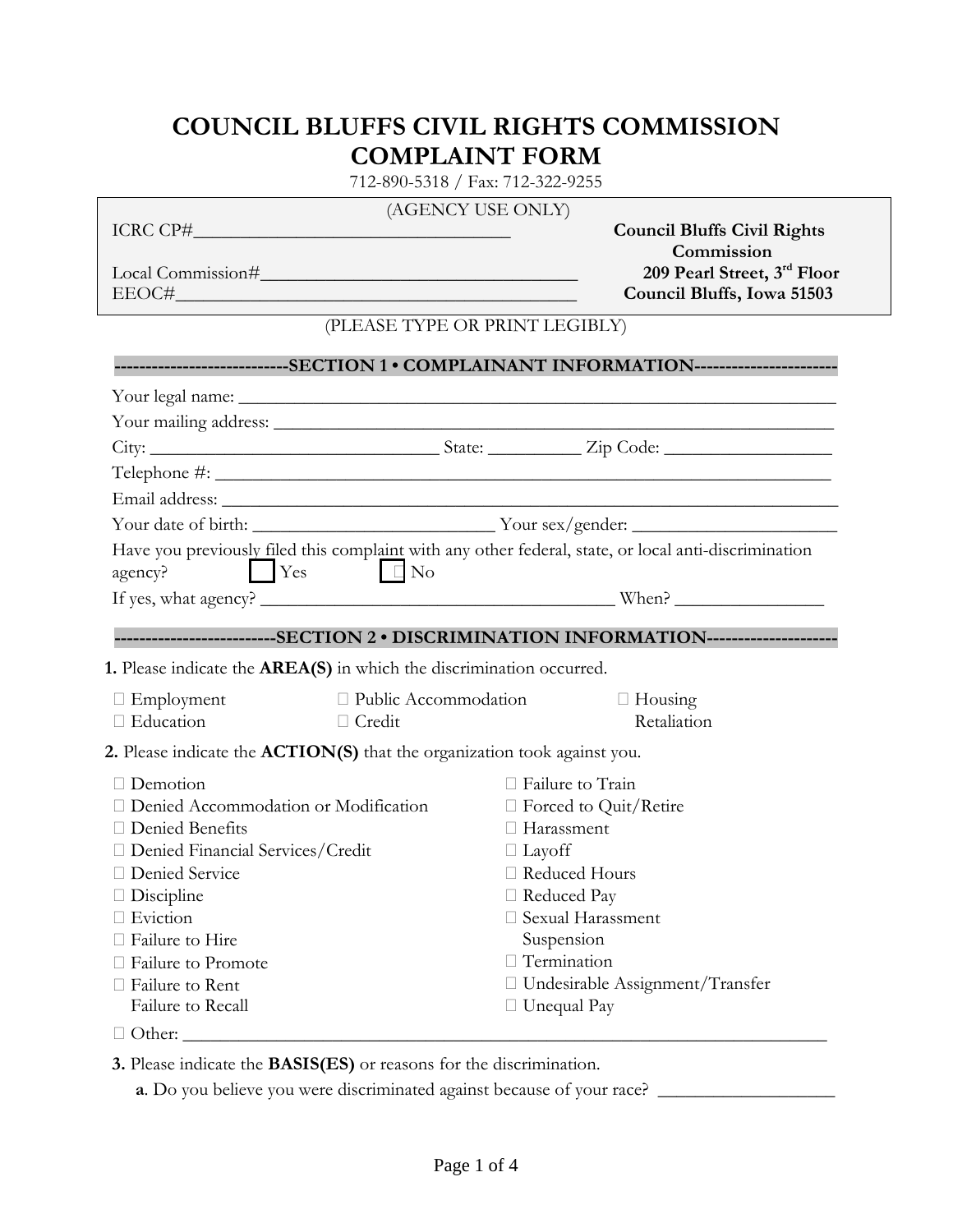If yes, what is your race? \_\_\_\_\_\_\_\_\_\_\_\_\_\_\_\_\_\_\_\_\_\_\_\_\_\_\_\_\_\_\_\_\_\_\_\_\_\_\_\_\_\_\_\_\_\_\_\_\_\_\_\_\_

- **b.** Do you believe you were discriminated against because of your skin color? If yes, what is your skin color?
- **c.** Do you believe you were discriminated against because of your national origin? \_\_\_\_\_\_\_\_\_\_\_\_ If yes, what is your national origin? \_\_\_\_\_\_\_\_\_\_\_\_\_\_\_\_\_\_\_\_\_\_\_\_\_\_\_\_\_\_\_\_\_\_\_\_\_\_\_\_\_\_\_\_\_
- **d.** Do you believe you were discriminated against because of your sex? \_\_\_\_\_\_\_\_\_\_\_\_\_\_\_\_\_\_\_\_

If yes, what is your sex? \_\_\_\_\_\_\_\_\_\_\_\_\_\_\_\_\_\_\_\_\_\_\_\_\_\_\_\_\_\_\_\_\_\_\_\_\_\_\_\_\_\_\_\_\_\_\_\_\_\_\_\_\_\_

 **e.** Do you believe you were discriminated against because of your sexual orientation? \_\_\_\_\_\_\_\_\_ If yes, what is your sexual orientation? \_\_\_\_\_\_\_\_\_\_\_\_\_\_\_\_\_\_\_\_\_\_\_\_\_\_\_\_\_\_\_\_\_\_\_\_\_\_\_\_\_\_\_

 **f.** Do you believe you were discriminated against because of your gender identity? \_\_\_\_\_\_\_\_\_\_\_ If yes, what gender do you identify as?

- **g.** Do you believe you were discriminated against because of a real or perceived disability? \_\_\_\_\_ If yes, what is your real or perceived disability? \_\_\_\_\_\_\_\_\_\_\_\_\_\_\_\_\_\_\_\_\_\_\_\_\_\_\_\_\_
- **h.** Do you believe you were discriminated against because of your religion or creed? \_\_\_\_\_\_\_\_\_\_

If yes, what is your religion or creed?

- i. Do you believe you were discriminated against because of your pregnancy or pregnancy related condition?
- **j.** If your complaint involves employment or credit, do you believe you were discriminated against because of your age? \_\_\_\_\_\_\_\_\_\_\_\_\_\_\_\_\_\_\_\_\_\_\_\_\_\_\_\_\_\_\_\_\_\_\_\_\_\_\_\_\_\_\_\_\_\_\_\_\_\_\_

 If yes, do you believe you were discriminated because you are older or because you are younger?  $\Box$ 

 **k.** If your complaint involves housing or credit, do you believe you were discriminated against based on your familial status? \_\_\_\_\_\_\_\_\_\_\_\_\_\_\_\_\_\_\_\_\_\_\_\_\_\_\_\_\_\_\_\_\_\_\_\_\_\_\_\_\_\_\_\_\_\_\_\_\_

If yes, how many children live with you? \_\_\_\_\_\_\_\_\_\_\_\_\_\_\_\_\_\_\_\_\_\_\_\_\_\_\_\_\_\_\_\_\_\_\_\_\_\_\_\_\_

 **l.** If your complaint involves credit, do you believe you were discriminated against based on your marital status?

If yes, what is your marital status? \_\_\_\_\_\_\_\_\_\_\_\_\_\_\_\_\_\_\_\_\_\_\_\_\_\_\_\_\_\_\_\_\_\_\_\_\_\_\_\_\_\_\_\_\_\_

 **m.** Do you believe you were retaliated against because you reported discrimination to someone within the organization, filed a complaint with the ICRC, or participated as a witness in an anti-discrimination agency proceeding?

\_\_\_\_\_\_\_\_\_\_\_\_\_\_\_\_\_\_\_\_\_\_\_\_\_\_\_\_\_\_\_\_\_\_\_\_\_\_\_\_\_\_\_\_\_\_\_\_\_\_\_\_\_\_\_\_\_\_\_\_\_\_\_\_\_\_\_\_\_\_\_\_\_

\_\_\_\_\_\_\_\_\_\_\_\_\_\_\_\_\_\_\_\_\_\_\_\_\_\_\_\_\_\_\_\_\_\_\_\_\_\_\_\_\_\_\_\_\_\_\_\_\_\_\_\_\_\_\_\_\_\_\_\_\_\_\_\_\_\_\_\_\_\_\_\_\_ \_\_\_\_\_\_\_\_\_\_\_\_\_\_\_\_\_\_\_\_\_\_\_\_\_\_\_\_\_\_\_\_\_\_\_\_\_\_\_\_\_\_\_\_\_\_\_\_\_\_\_\_\_\_\_\_\_\_\_\_\_\_\_\_\_\_\_\_\_\_\_\_\_ \_\_\_\_\_\_\_\_\_\_\_\_\_\_\_\_\_\_\_\_\_\_\_\_\_\_\_\_\_\_\_\_\_\_\_\_\_\_\_\_\_\_\_\_\_\_\_\_\_\_\_\_\_\_\_\_\_\_\_\_\_\_\_\_\_\_\_\_\_\_\_\_\_

If yes, what did you report or complain about, and to whom?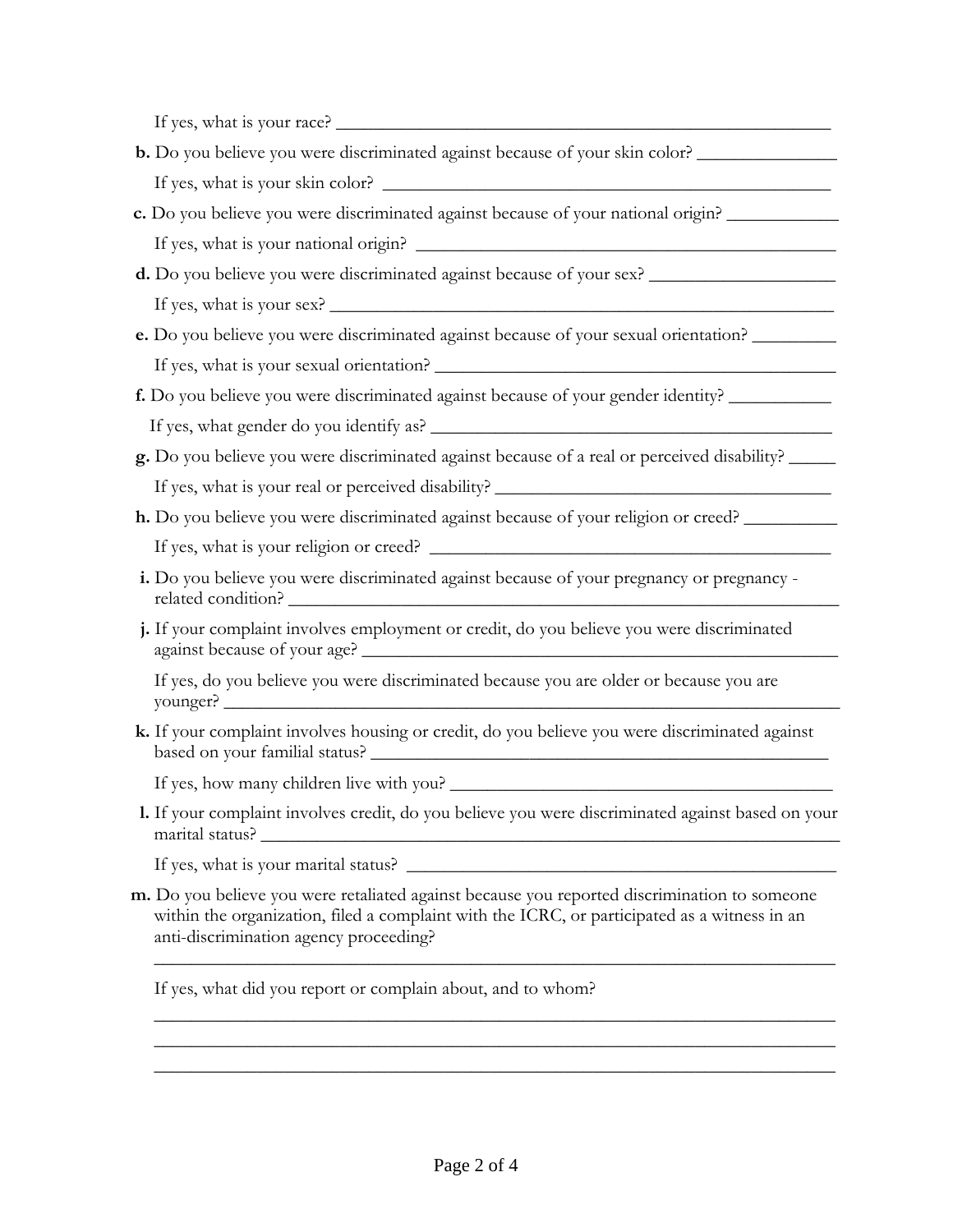State what happened to you as a result of your report or complaint.

 $\overline{\phantom{a}}$  ,  $\overline{\phantom{a}}$  ,  $\overline{\phantom{a}}$  ,  $\overline{\phantom{a}}$  ,  $\overline{\phantom{a}}$  ,  $\overline{\phantom{a}}$  ,  $\overline{\phantom{a}}$  ,  $\overline{\phantom{a}}$  ,  $\overline{\phantom{a}}$  ,  $\overline{\phantom{a}}$  ,  $\overline{\phantom{a}}$  ,  $\overline{\phantom{a}}$  ,  $\overline{\phantom{a}}$  ,  $\overline{\phantom{a}}$  ,  $\overline{\phantom{a}}$  ,  $\overline{\phantom{a}}$ 

| (REQUIRED):                         | 4. What was the date (month/day/year) of the MOST RECENT discriminatory incident?                                                                                                                                                                                                                                                                                           |  |
|-------------------------------------|-----------------------------------------------------------------------------------------------------------------------------------------------------------------------------------------------------------------------------------------------------------------------------------------------------------------------------------------------------------------------------|--|
|                                     | 5. If Employment is the Area, what is your hire date or application date?                                                                                                                                                                                                                                                                                                   |  |
|                                     | <b>6.</b> Are you still employed by the organization that discriminated against you? $\Box$ Yes $\Box$ No                                                                                                                                                                                                                                                                   |  |
| If no, how did your employment end? |                                                                                                                                                                                                                                                                                                                                                                             |  |
| Terminated $\square$                | Voluntary Quit<br>Forced to Quit/Retire                                                                                                                                                                                                                                                                                                                                     |  |
|                                     | ------------------------SECTION 3 • RESPONDENT INFORMATION------------------------                                                                                                                                                                                                                                                                                          |  |
|                                     | 7. What is the full legal name of the organization that discriminated against you?<br>[This organization will be charged with discrimination and given a copy of your complaint.]                                                                                                                                                                                           |  |
|                                     |                                                                                                                                                                                                                                                                                                                                                                             |  |
|                                     |                                                                                                                                                                                                                                                                                                                                                                             |  |
|                                     | $\text{Zip Code:}\n \begin{picture}(150,10) \put(0,0){\vector(1,0){100}} \put(15,0){\vector(1,0){100}} \put(15,0){\vector(1,0){100}} \put(15,0){\vector(1,0){100}} \put(15,0){\vector(1,0){100}} \put(15,0){\vector(1,0){100}} \put(15,0){\vector(1,0){100}} \put(15,0){\vector(1,0){100}} \put(15,0){\vector(1,0){100}} \put(15,0){\vector(1,0){100}} \put(15,0){\vector($ |  |
|                                     | 8. If the organization listed in #7 has a parent organization or corporate office, list it here.<br>[This organization will also be charged with discrimination and given a copy of your complaint.]                                                                                                                                                                        |  |
|                                     |                                                                                                                                                                                                                                                                                                                                                                             |  |
|                                     |                                                                                                                                                                                                                                                                                                                                                                             |  |
|                                     |                                                                                                                                                                                                                                                                                                                                                                             |  |
|                                     | 9. Provide the address of the location where the discrimination occurred:                                                                                                                                                                                                                                                                                                   |  |
|                                     | 10. If you are claiming harassment, identify the individual(s) who harassed you. These individuals<br>will be charged with discrimination and will be given a copy of your complaint.<br>Note: Individuals cannot be named as respondents in complaints in the Area of Education                                                                                            |  |
|                                     |                                                                                                                                                                                                                                                                                                                                                                             |  |
|                                     |                                                                                                                                                                                                                                                                                                                                                                             |  |
|                                     |                                                                                                                                                                                                                                                                                                                                                                             |  |
|                                     |                                                                                                                                                                                                                                                                                                                                                                             |  |
| paper.                              | If more than two individuals, please list by name, job title, and address on an attached piece of                                                                                                                                                                                                                                                                           |  |

**11.** If Employment is the Area, indicate approximate number of ALL employees (full-time and